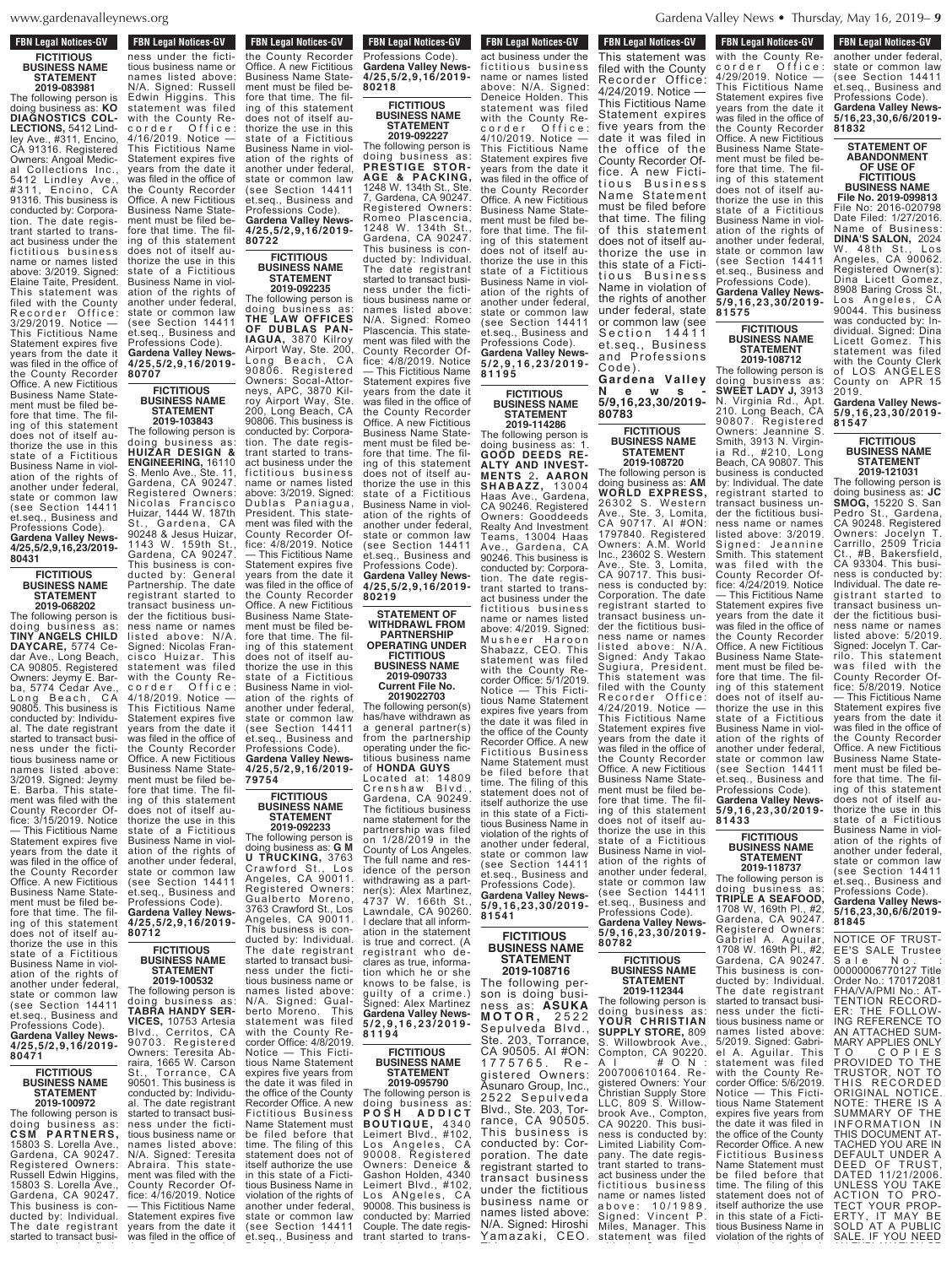AND WIFE AS JOINT **Legal Notices-GV** Legal Nutles-GV AN FXPI ANATION OF THE NATURE OF THE P R O C E E D I N G AGAINST YOU, YOU SHOULD CONTACT A LAWYER. BARRETT DAFFIN FRAPPIER TREDER and WEISS<br>LLP as duly appointed as duly appointed Trustee under and pursuant to Deed of Trust R e c o r d e d o n 11/30/2006 as Inst<u>ru</u>

**Legal Notices-GV E** Legal Nutries-GV AND WIFE AS JOINT TENANTS, WILL SELL AT PUBLIC AUCTION TO HIGHEST BIDDER F O R C A S H , C A S H I E R ' S CHECK/CASH EQUI-VALENT or other form of payment authorized by California Civil Code 2924h(b), (payable at time of sale in lawful **Legal Notices-GV** Legal Nutres-dv 11/30/2006 as Instrument No. 20062651979 of official records in the office of the County Recorder of LOS ANGELES County, State of CALIFORNIA. EXECUTED BY: KEITH DARNELL BRISCO AND GAIL LYNN THOMAS -BRISCO, HUSBAND

#### **NOTICE OF PUBLIC HEARING APPROVING THE ENGINEER'S REPORT FOR THE GARDENA CONSOLIDATED STREET LIGHTING ASSESSMENT DISTRICT FOR FISCAL YEAR 2019-2020** States). DATE OF SALE: 06<br>EPORT EI OIII<br>REET I IGHTING ILL LIGHTING<br>R Doubletree Hotel Los ING THE ENGINEER'S ING THE ENGINEEN S<br>NA CONSOLIDATED S IT CONCOLIDATED C COAL TEATLESTS-202 ment No. 20062651979  $\Delta$ PPRC EOR THE GARD r on the date ANGELES Count y ,

NOTICE IS HEREBY GIVEN that a public hearing will be conducted for the City of Gardena Consolidated Street Lighting Assessment District on Tuesday, May 28, 2019 at 7:30 PM, in the Council Chambers at City Hall located at 1700 W. 162nd Street, Gardena, California 90247. On April 23, 2019, the City Council adopted Resolution No. 6371 declaring its intention to levy and collect assessments under the Gardena Consolidated Street Lighting Assessment District for the fiscal year 2018-2019 and to impose a 3.2% cost of living increase. A copy of Resolution No. 6371 follows below:  $131$  be conducted for the will be conducted for the<br>smant District on Tuas. sment District on Tucs-<br>Imhere at City Hall Inc. annocis at Olty Tiali 100-<br>11a 90247. On Anril 23  $\frac{1}{4}$  declaring its intention n acclaimg its internon<br>na Consolidated Street na Consondated Circet<br>8-2019 and to impose a Jo 6371 follows helow:  $EN$  that a public hearing ated Street Lighting Ass ated Othect Eighting Ass<br>O PM in the Council C o i wi, in the Oodheir o<br>Street : Gardena : Califo oncer, Saraena, Sainc<br>onted Resolution No. 6 opica resolution no. o.<br>smants under the Garr shichts under the Gard<br>rict for the fiscal vear 20  $\mathbb{R}$   $\mathbb{R}$   $\mathbb{R}$   $\mathbb{R}$   $\mathbb{R}$   $\mathbb{R}$   $\mathbb{R}$   $\mathbb{R}$   $\mathbb{R}$   $\mathbb{R}$   $\mathbb{R}$   $\mathbb{R}$   $\mathbb{R}$   $\mathbb{R}$   $\mathbb{R}$   $\mathbb{R}$   $\mathbb{R}$   $\mathbb{R}$   $\mathbb{R}$   $\mathbb{R}$   $\mathbb{R}$   $\mathbb{R}$   $\mathbb{R}$   $\mathbb{R}$   $\mathbb{$ NOTICE IS HERERY G NOTIOL IO HEREDT O BRITSCH CHINA<br>BRITSCO AND MAY 28, 2019 at 7 aay, way 20, 2019 at  $\frac{1}{2}$  $2019$  the City Council is zo to, the only obditent to levy and collect ass<br>Lighting Assessment D Eighting / toocooment B

### **RESOLUTION NO. 6371** Reportement Not belief

A RESOLUTION OF THE CITY COUNCIL OF THE CITY OF GARDENA, CALIFORNIA, APPROVING THE ENGINEER'S REPORT FOR THE GARDENA CONSOLIDATED STREET LIGHTING ASSESSMENT DIS-TRICT FOR FISCAL YEAR 2019-2020, DECLARING ITS INTENTION TO LEVY AND COLLECT ASSESSMENTS UNDER THE GARDENA CON-SOLIDATED STREET LIGHTING ASSESSMENT DISTRICT FOR FISCAL YEAR 2019-2020 AND SETTING A TIME AND PLACE FOR HEARING PROTESTS IN RELATION THERETO (PUBLIC HEARING: May 28, 2019) L ONT OF UNIDERS en disclaims and the<br>3 ASSESSMENT DIS-**JO AUGLOUMENT DIU-**<br>JG ITS INTENTION TO THE GARDENA CONinte or little com-<br>DISTRICT FOR FISCAL MOTHOL LORT LOOKE **ANGE FOR HEARING**  $S_1$  is the set may give  $S_2$  to  $S_1$ **THE ENGINEER** THE ENSINEER R 2010-2020 DECLAR and *zolo-zozo, DEOEA*<br>SSESSMENTS LINDEL DOEDOMENTO ONDER<br>SHTING ASSESSMENT SITTING ACCEDOMENT SCRIBING A TIME AND<br>N THERETO (PURLIC I  $\sum_{i=1}^n a_i$ ATLEOCEOTION OF T ONEIL ONNIN, ATLANTI **BRITTEOR FISCAL VI I EVY AND COLLECT** LEVE MILE OOLLEOT OOLIDATLD OTIKLET I TEAN 2019-2020 AND  $S$ 

WHEREAS, the City of Gardena, California, previously established the WHEREAD, the Oily of Bandelia, Ballottia, previously established the<br>Gardena Consolidated Street Lighting Assessment District; and  $int$  *biotriot*,  $int$ Sarucha, Gamorma, pr<br>Itreet Lighting Assessn Ricci Lighting Accessi WHEREAD, the Oity of<br>Gardena Consolidated Caracha Consonaated

WHEREAS, on March 12, 2019, the City Council of the City of Gardena, California, adopted Resolution No.6359 ordering the General Services Director to prepare and file a report according to the provisions of the "Landscaping and Lighting Act of 1972" of the California Streets and Highways Code, Division 15, Part 2, for assessments to be levied upon and collected through the Gardena Consolidated Street Lighting Assessment District for<br>fiscal vear 2019-2020: and fiscal year 2019-2020; and the real property deor the Oity or Gardena,<br>e General Services Dirc ochclarect weep on of the Land-<br>Streets and Highways but cuts and inginears<br>Mediunon and collected rica apon and concolca<br>Assessment District for ., 2010, the Oity Obanc ation No.0000 ordering<br>a renort according to the  $\alpha$  report according to the  $\alpha$ of for assessments to be ior assessments to be<br>Isolidated Street Lightin any, shown herein. writh veas, on march<br>California Iadonted Res Callorina, adopted rice<br>Actor to prapara and file CCLUI TU propert and int<br>Scaning and Lighting A scaping and Lighting A<br>Code Division 15 Part oode, Drublen To, Fant<br>through the Gardena C  $n$ scar year zo ro-zozo,

WHEREAS, the Engineer's Report bearing the date of April 23, 2019, was prepared and filed with the City Clerk in conformity with the provisions of the California Streets and Highways Code, and contains an estimate of the revenues and costs of the improvements, a diagram for the assessment revenues and costs of the improvements, a diagram for the assessment<br>district, and an assessment of the estimated revenues and costs of the imdistrict, and an assessing<br>provements; and of April 23, 2019, was of April 20, 2010, was , with the provisions of<br>tains an estimate of the tants an estimate of the acs and costs of the Trust. 's Renort bearing the da **but we didn't without cover**<br>De City Clerk in conform ic only offer in comoni impliwayo ocac, and or c improvements, a dia<br>nt of the estimated reve In or the commatter reve  $WHEREAS$  the  $Enaine$ WITEREAD, THE ENGINE<br>Dranared and filed with propared and med with<br>the California Streets ar The ballonna birceto al revenues and costs or provemento, any

WHEREAS, the City Clerk has presented the Engineer's Report to the City Council, and said Council has examined and considered the Engineer's Report and is satisfied with all the items contained in Engineer's Report; and profit and is satisfied with all the items contained in Engineer's Report; and par's Ranort to the City ligation to the Olty<br>Pred the Engineer's Rerigineers report, and  $\epsilon$  has presented the Ene whas presented the Eng was examined and cond and alternation in said the said of the said of the said of the said of the said of the said of the said of the said of the said of the said of the said of the said of the said of the said of the said of the said of the sa  $WHEREAS$  the  $City$   $Cl$ MILINEAD, the Oily Or boarion, and oaid obam port and is satisfied with

WHEREAS, the Engineer's report further identifies the need for an annual cost of living adjustment for Fiscal Year 2019-2020 in order to meet that year's costs of operations and maintenance, said adjustment to be made in year's costs of operations and maintenance; said adjustment to be made in<br>an amount not to exceed the annual increase over the previous year in the an amount not to exceed the annual morelase over the previous year in the<br>All Items Consumer Price Index (CPI) in the Los Angeles-Long Beach-Ana-All Reins Consumer Fill and the time the time of the time of the time of the time of the time of the time of the time of the time of the time of the time of the time of the time of the time of the time of the time of the time of the time of the t to in order to meet that golos-Long Bodon-Ando report further factitum <u>Perior Trusteen Control</u><br>Pand maintenance said  $\frac{1}{2}$  the time  $\frac{1}{2}$  the Trustee and  $\frac{1}{2}$  the Trustee and  $\frac{1}{2}$  $\frac{1}{2}$  the trusts core to the trusts of  $\frac{1}{2}$ WILL LO, the Engine bost of living adjustmer<br>vear's costs of operatio air ambant not to chocc<br>All Items Consumer Pric  $m, \, \sigma$  area, and

WHEREAS, the proposed assessment and the cost of living increase was authorized in fiscal year 2009-2010 through an assessment ballot (Prop. 218) proceeding by mailed ballots in accordance with Section 53753 of the Government Code and Section 4000 of the Elections Code; t of living increase was liver in the understanding the union of the union to the union the union to the use of the union the union the<br>References seessment ballot (Frop.<br>th Section 53753 of the in Oceaan oor oo of and<br>is Code: to and the containt and the  $\epsilon$  $2009 - 2010$  through an 2009-2010 tillough an<br>d hallots in accordance a ballots in accordance<br>ection 4000 of the Electi reasonable estimated estimated estimated estimated estimated en transiera de la contradición de la contradició<br>La contradición  $WHEREAS$  the propos of the relationship was addionzed in nocar yea<br>218) proceeding by mai ETU) proceeding by mail Sovernment Sout and

NOW, THEREFORE, THE CITY COUNCIL OF THE CITY OF GARDENA, **CALIFORNIA, DOES HEREBY RESOLVE, AS FOLLOWS:**  $E$  $V$  $V$  $O$ . advances at the time of the time of the time of the time of the time of the time of the time of the time of th  $T_{\text{L}}$ NOW, THERETORE, T OREIT ON THE<sub>1</sub>, DOLOTI

SECTION 1. The Engineer's Report bearing the date of April 23, 2019, was prepared and filed with the City Clerk in conformity with the provisions of the California Streets and Highways Code, Division 15, Part 2, Landscaping and Lighting Act of 1972.  $\alpha$  of  $\mu$  pm 20, 2010, was y with the provisions of<br>15 Part 2 Landecan  $t \to t$ , r an  $\epsilon$ , candocapis report bearing the distribution.<br>A City Clerk in conform ic ony olch in comom<br>Highways Code Divis r Highways Oode, Divis<br>172  $f(z)$ of the Trustee and filed with propared and med with<br>the California Streets a inc balloma officers a

SECTION 2. The City Council approves the Engineer's Report as filed and sets a public hearing for Tuesday, May 28, 2019 at 7:30 p.m. in the Gardena Council Chambers, 1700 West 162nd Street, in the City of Gardena, California to consider the levy and collection of the assessment for the Gardena Consolidated Street Lighting Assessment District for Fisc-al Year 2019-2020 inclusive of an annual cost of living adjustment of 3.2%. ar's Renort as filed and  $19$  at  $7:30$  n m in the id-at-1.00 p.m. in the<br>- Street in the City of oncer, in the ony of sment District for Fisc-<br>sment District for Fisc-<br>ing adjustment of 3.2%. incil approves the Engi andrapproves the Engr<br>r Tuesday May 28 2 claration of Default and Default<br>here 1700 West 1621 Dels, Trou West TOZI ristical the levy and com<br>ated Street Lighting Ass<br>ve of an annual cost of SECTION 2 The City O ULUTION 2. The Oity of perty a papilo ficalling<br>Gardena Council Cha Gardena Gourren Ona<br>Gardena California to canderia, california torno<br>for the Gardena Consol<br>al Year 2019-2020 inclu

SECTION 3. The City Clerk or designee is authorized and directed to give notice of the hearing in time, form and manner as required by the California Streets and Highways Code, Division 15, Part 2, Landscaping and ma ottocts and riighw<br>Lighting Act of 1972. ding and directed to give tion and different controller be pixed.<br>The Califor required by the ballion-<br>rt 2 Landscaping and  $\alpha$ , candocaping and rk or designee is autho  $\sum_{n=1}^{\infty}$  of acception to add to  $\alpha$ , form and manner  $\alpha$ <br> $\alpha$  Code Division 15 I to coult, privision to, i  $SFCTION 3 The City  $0$$ SESTISH S. The Sity of notice of the ficalitig in<br>nia Streets and Highw  $E$ gnung  $\lambda$ ot or 1072.

SECTION 4. That this resolution shall take effect immediately. not alternatively en-ا<br>Nution shall take effect Didnot bildir take eneer  $SECTION A$  That this re  $\overline{C}$  become only the matrice of  $\overline{C}$ 

BE IT FURTHER RESOLVED that the City Clerk shall certify to the passage and adoption of this Resolution; shall cause the same to be entered among the original Resolutions of said City; and shall make a minute of the passage and adoption thereof in the records of the proceedings of the City Council of said City in the minutes of the meeting at which the same is bound of said Ony in  $t$  to the nased the  $t$ shan cortify to the pas-<br>the same to he entered  $p$  increasing to be entered<br>all make a minute of the all make a millate of the<br>proceedings of the City proceedings of the only<br>g at which the same is  $VFD$  that the  $C$ ity  $C$ ler web that the oity oldr<br>Besolution: shall caus resolution, shall caus<br>tions of said City: and s strong of sala only; and the stand that ricol in the records of the mast ding and the theory RE IT FURTHER RES  $\frac{1}{2}$   $\frac{1}{2}$  and adoption of the same and adoption sage and adoption of th<br>among the original Res among the original rico<br>nassang and adontion t passage and adoption passed and adopted.

you are the highest bid-

Passed, approved and adopted this 23rd day of April, 2019. Passed, approved and adopted this 23rd day of April, 2019. the county where  $\alpha$  and  $\alpha$ 

<u>/s/ TASHA CERDA</u> <u>/s/ TASHA CERDA</u><br>TASHA CERDA Mavor

TASHA CERDA, Mayor TAOTIA BERBA, Mayor

ATTEST: <u>/s/ MINA SEMENZA</u> <u>MINA SEMENZA,</u> City Clerk  $\overline{a}$  in the property limits  $\overline{b}$ /s/ MINA SEMENZA <u>s MIN CEMENZA</u><br>MINA SEMENZA City (

APPROVED AS TO FORM: lien being auctioned off  $M_{\odot}$ rin valde in bid-ala, only to tion. You will be bid-

<u>/s/ PETER WALLIN</u> PETER L. WALLIN, City Attorney **Gardena Valley News-5/16/2019- 81818**  $\frac{1}{2}$ ens sensions sensions to the line of the line of the line of the line of the line of the line of the line of the line of the line of the line of the line of the line of the line of the line of the line of the line of the l (c/ PETER WALLIN <u>the production of</u> the property in the property in the property in the property in the contribution of the contribution of the contribution of the contribution of the contribution of the contribution of the contribution o cing the modeling only<br>Gardena Valley Newsa trustee and the search of the search of the search of the search of the search of the search of the search o

**2924** Legal Notices-GV Legal Nutles-GV money of the United States). DATE OF SALE: 06/06/2019 TIME OF SALE: 9:00 AM PLACE OF SALE: Doubletree Hotel Los Angeles-Norwalk, 13111 Sycamore Drive, Norwalk, CA 90650. STREET ADDRESS and other common designation, if any, of the real property described above is purported to be: 1309 W E S T 1 3 9 T H STREET, GARDENA, CALIFORNIA 90247 APN#: 6115-041-003 The undersigned Trustmoney of the United States and

ee disclaims any liabil-

### ee disclaims any liability for any incorrectfor any incorrectness of the street address and other common designation, if any, shown herein. Said sale will be made, but without covenant or warranty, expressed or implied, regarding title, possession, or encumbrances, to pay the remaining principal sum of the note(s) secured by said Deed of Trust. with interest thereon, as provided in said note(s), advances, under the terms of said Deed of Trust, fees, charges and expenses

**Legal Notices-GV** Legal Nutres-GV

#### **CITY OF GARDENA NOTICE OF PUBLIC HEARING ARDENA**  $t$ LIC HEARING said Deed of Trust. The Trustee of Trust. The Trustee of Trust. The Trustee of Trustee of Trustee of Trustee o ity for any incorrection  $\mathsf{C}\mathsf{I}\mathsf{T}\mathsf{Y}$ **NOTICE OF PI** dress and other com-

**NOTICE IS HEREBY GIVEN that the City Coun**cil of the City of Gardena will hold a public hearing in the City Council Chambers of City Hall, 1700 W 162nd Street, Gardena, California, on Tuesday, May 28, 2019 at 7:30 p.m. to receive and consider all evidence and reports relative to a resolution amending the City of Gardena Fee Schedule of fees are charges for City Services. will hold a public hearcil of the City of Gardena will hold a public hear-<br>ing in the City Council Chambers of City Hall. at 7:30 p.m. to receive Tuesday, May 28, 2019 at 7:30 p.m. to receive<br>and consider all evidence and reports relative to e City of Gardena Fee the initial publication of the internal public contribution of the initial public contribution of the internal order  $t_{\rm s}$  is  $t_{\rm s}$  of  $t_{\rm s}$  is set to satisfy  $\sigma$  $\overline{S}$  in the City Council and consider all eviden possession, or encounterbrances in the reality

All interested parties are invited to attend said hearing and express their views on this matter. Testimony may be presented in person or submitted in written form prior to the hearing and made a part of the hearing record. ir views on this matter n riene en the matter.<br>Inted in person or subfor to the hearing and ind record  $\mathfrak{so}$  is defined and  $\mathfrak{so}$ bearing and express the with interesting the interest thereon, the interest the team mitted in written form  $\frac{d}{dt}$  and the terms of  $\frac{d}{dt}$ 

Further information on this subject may be obtained from the Office of the City Clerk, 1700 W 162nd Street, Gardena, CA 90247. Data indicating the cost to provide the service and the revenue to pay the costs will also be available in the Office of the City Clerk. is subiect may be obthe City Clerk, 1700 W an written in the motor.<br>CA 90247, Data indicat- $\frac{1}{10}$  service and the reven $s$  is the understanding the unit  $\frac{1}{s}$ Further information on charges and the office 162nd Street, Gardena ing the cost to provide t  $\frac{1}{3}$  are seen to presence  $\frac{1}{3}$  $p_{\text{max}}$  balance  $p_{\text{max}}$ 

If you challenge the nature of the proposed actions in court, you will be limited to raising only those issues you or someone else raises at the public hearing described in this notice, or in writpassion coming accessible in the netter, or in this City Council at, or prior to, the public hearing. This notice is dated this 16th day of May 2019. eone else raises at the those issues you or someone else raises at the<br>public hearing described in this notice or in writto the public hearing 16th day of May  $2019$  $\sum_{i=1}^{n} a_i$ ncosts, experiences and the public hearing describe City Council at, or prior  $\overline{\text{This notice}}$  is dated the  $\overline{\text{This}}$ 

### CITY OF GARDENA Mina Semenza, City Clerk **Gardena Valley News-5/16,23/2019- 81801** risks involved in bid-Gardena Valley News-5/16,23/2019- 81801 CITY OF GARDENA Mina Semenza, City Cle livered to the under-

**NOTICE OF POLLING PLACES AND DESIG-NATION OF CENTRAL TALLY LOCATION NO-**the property itself. Pla-claration of Default and **TICE IS HEREBY GIVEN** that the Registrar-Re-THE TO THE TREAD TO CONTROLLED TO CONTROLLED TO CONTROLLED TO AND THE TREAD OF THE CONTROL CONTROLLED TO DETAIL perial Highway, Norwalk, California 90650 has designated polling places and will be the central tally location for the MUNICIPAL AND SPECIAL ELECTIONS scheduled to be held on JUNE 4, 2019. The Registrar-Recorder/County Clerk's facility and polling places shall be open between the hours of 7:00 a.m. and 8:00 p.m. on JUNE 4, 2019. Persons requiring multilingual assistance in Armenian, Cambodian/Khmer, Chinese, Farsi, Hindi, Japanese, Korean, Spanish, Tagalog/Filipino, Thai or Vietnamese regarding ragalogit libritor, that of victiliancese regarding<br>information in the notice may call (800) 481-8683. POLLING PLACES cc located at 12400 illi-<br>California 90650 has berial Highway, Norwalk, California 90650 has<br>designated polling places and will be the central **CONDITION**<br>CLEAR AND SPECIAL designated pointing process and will be concentrated to be concentrated in Fig. 2.1.<br>El ECTIONS scheduled to be held on UINE 4. to be field on sone +.<br>Arder/County Clerk's fa much beam being auch strategien.<br>Shall he onen hetween  $\alpha$  and increasing the between.<br>In R.M. n m and II INF 4. u 0.00 p.m. on oone ¬,<br>ultilingual assistance in are noting of 7.00 a.m. and 0.00 p.m. on obviour.<br>2019. Persons requiring multilingual assistance in<br>Armenian Cambodian/Khmer\_Chinese\_Earsi annor, omnoso, raisi,<br>Korean Soanish imental, camboardinalment, cimicoc, raisi,<br>Hindi, Japanese, Korean, Spanish,<br>Tagalog/Filipino Thai or Vietnamese regarding  $\log \tan (\cos \theta)$  +0.1-0000. incominent we have may can (coo) 401 cool.<br>POLLING PLACES<br>2500013A DENKER ELEMENTARY SCHOOL ponar i nginway, norwe<br>desianated nollina nlac any location for the MC<br>El ECTIONS schedule ELLOTIONO SURGUIO<br>2019 The Recistrar-Re zo io. The regional-re<br>cility and nolling place omly and pointly place. ZUTU: I CISUIS ICQUIIIII.<br>Armenian Camhodiar iiiiui, Japanese,<br>Tagalog/Eilinino Thai riskende i bases<br>25000134 DENKER E

2500013A DENKER ELEMENTARY SCHOOL 1620 W 162ND ST GARDENA CA 90247 2500018A 153RD ST ELEMENTARY SCHOOL CMENTANT COHOOL EMENTARY SCHOOL 2000010A DENNEN E  $1520$  W  $15215$  of  $67$ 

1605 W 153RD ST GARDENA CA 90247 2500023A GARDENA RETIREMENT CENTER existence, priority, and the property itself. Pla-14741 S VERMONT AVE GARDENA CA 90247 2500024A BELL PARK 14708 HALLDALE AVE ESOOOZ<del>I</del>M BELL I ANN EMENTANT COHOOL SITING MENT OCHTER  $4708$  HALLDALE AVE The property of  $\overline{a}$ 2000010A 1001 D OT 1<br>1605 W 153RD ST GA LOOOOLON ON TOLING 17171 U VERMUNT AT

2500030A ARTHUR L JOHNSON MEMORIAL PK 1200 W 170TH ST GARDENA CA 90247 2500035A DOYLE CAREER & TRANSITION CTR 15805 S BUDLONG AVE GARDENA CA either of which may charge you a fee for also be aware that the lien being auctioned off 90247 OHNSON MEMORIAL CITING ON MEMORIAL **EFR & TRANSITION** SANDENA SA SOLTI<br>25000304 ARTHUR L 23000000A AKTHOR E<br>PK 1200 W 170TH ST  $P$ <sub>p</sub>roperty. You it below

9001323A ROSECRANS RECREATION CEN-TER 840 W 149TH ST GARDENA CA 90247 9001727A 135TH ST ELEMENTARY SCHOOL 801 W 135TH ST GARDENA CA 90247 be aware that the same are or may be respons-CARDENA CA 90247 UU ASSOCIUTE SHOULD IN DESCRIPTION OF THE 1902-17<br>1980-1727A 135TH ST ELEMENTARY SCHOOL LIVA OA 30247<br>EMENTARY SCHOOL TER 040 W T49TH OT oo FW TOOTH OF OAT<br>90014234 186TH ST E

9001423A 186TH ST ELEMENTARY SCHOOL 1581 W 186TH ST GARDENA CA 90248 9001473A CALVARY CHAPEL SOUTH BAY 19300 S VERMONT AVE GARDENA CA 90248 9002594A DAE HEUNG KOREAN PRESBY SUSSISTA BAL HEUNG NONEAN I NEGBI 90248 LWLNTAN OOHOOL BENA OA 30240<br>HAPEL SOUTH BAY PROPERTY. NOTE: CARDENA 5000 S VERMONT AVE GARDENA CA 90248<br>19300 S VERMONT AVE GARDENA CA 90248 ou 2007 DRE TIEUROA ST GARDENA CA<br>CHR 15411 S FIGUEROA ST GARDENA CA soot + LSA tooth OT t 1981 W 1881H ST SA COCO CALINONIA and to the income<br>90248

2500002A PURCHE AVE ELEMENTARY may be postponed one existence, priority, and SCHOOL 13210 PURCHE AVE ELLMENTANT 90249 SCHOOL 13210 PURCHE AVE ELEMENTARY<br>SCHOOL 13210 PURCHE AVE GARDENA CA eonsol tolton one<br>90249

30243<br>2500009B LAS FLORES CONVALESCENT 20000000 EAO TEONEO OONVAEEOOENT 90249 EXOUSS ENGLICATED CONVALLOURNA<br>HOME 14165 PURCHE AVE GARDENA CA come 14100 Forton<br>00240

2500041A ROWLEY PARK 13220 VAN NESS Code. The law re-quires that information insurance company, **EUTHER ROWLLT TARK** ab<br>FMENTARY SCHOOL CHARGA GALLANT ON U

2500063A 156TH ST ELEMENTARY SCHOOL 2100 W 156TH ST GARDENA CA 90249 2500064A CHAPMAN ELEMENTARY SCHOOL 1947 MARINE AVE GARDENA CA 90249 LWLNTANT CONCOL BLITH ON 30243<br>EMENTARY SCHOOL to to the NEW WARDEN MATTEM ON THE 1947 MARINE AVE GARDENA CA 90249  $230000007$  i $30111$  of the  $2100$  M  $456$  TH  $ST$   $G \Delta$ 2100 WISSITI OF SA

DEAN C. LOGAN BEAN O. LOOAN<br>Registrar-Recorder/County Clerk

Denis of Econser<br>Registrar-Recorder/County Clerk<br>County of Los Angeles rtogional riccolaenoca<br>County of Los Angeles

County of Los Angeles 5/16/19 Oddiny of Eos Angeles<br>5/16/10

**CNS-3252631#** 

**GARDENA VALLEY NEWS-5/16/2019-** and, if applicable, the CHE COLOO II<br>GARDENA VALLEY NEWS-5/16/2019-GANDENA VALLET NI

**Legal Notices-GV** Legal Nutries-GV charges and expenses<br>of the Trustee and of Trustee and of the trusts created by said Deed of Trust. The total amount of the unpaid balance of the obligation secured by the property to be sold and reasonable estimated costs, expenses and advances at the time of the initial publication of the Notice of Sale is \$105,881.49. The beneficiary under said Deed of Trust heretofore executed and delivered to the undersigned a written Declaration of Default and Demand for Sale, and a written Notice of Default and Election to Sell. The undersigned caused said Notice of Default and Election to Sell to be recorded in the county where the real property is located. NOTICE TO POTEN-TIAL BIDDERS: If you are considering bidding on this property lien, you should understand that there are risks involved in bidding at a trustee auction. You will be bidding on a lien, not on the property itself. Placing the highest bid at a trustee auction does not automatically entitle you to free and clear ownership of the property. You should also be aware that the lien being auctioned off may be a junior lien. If you are the highest bidder at the auction, you are or may be responsible for paying off all liens senior to the lien being auctioned off, before you can receive clear title to the property. You are encouraged to investigate the existence, priority, and size of outstanding liens that may exist on this property by contacting the county recorder's office or a title insurance company, either of which may charge you a fee for this information. If you consult either of these resources, you should be aware that the same lender may hold more than one mortgage or deed of trust on the property. NOTICE TO PROPERTY OWNER: The sale date shown on this notice of sale may be postponed one or more times by the mortgagee, beneficiary, trustee, or a court, pursuant to Section 2924g of the California Civil Code. The law requires that information about trustee sale postponements be made

available to you and to the public, as a courtesy to those not present at the sale. If you wish to learn whether your sale date has been postponed, and, if applicable, the rescheduled time and date for the sale of this property, you may call 800-280-2832 for information regarding the trustee's sale or visit this Internet Web site www.auction.com for information regarding the sale of this property, using the file number assigned to this case 00000006770127. Information about postponements that are very short in duration or that occur close in time to the scheduled sale may not immediately be reflected in the<br>

denavalleynews.  $\sum$  $WWW, \overline{q}$  $\ldots$  the scheduled value of  $\sigma$ 

bate Code.

fornia law.

clerk.

PC

90254

**81477**

Attorney for Petitioner SUSAN B. GEFFEN, ESQ. - SBN 146793 LAW OFFICES OF SUSAN B. GEFFEN,

2447 PACIFIC COAST HIGHWAY #234 HERMOSA BEACH CA

> **NOTICE OF PETITION TO ADMINISTER ESTATE OF: JOHN HENRY**

5/9, 5/16, 5/23/19 **CNS-3250356# GARDENA VALLEY NEWS-5/9,16,23/2019-**

Other California statutes and legal authority may affect your rights as a creditor. You may want to consult with an attorney knowledgeable in Cali-

YOU MAY EXAMINE the file kept by the court. If you are a person interested in the estate, you may file with the court a Request for Special Notice (form DE-154) of the filing of an inventory and appraisal of estate assets or of any petition or account as provided in Probate Code section 1250. A Request for Special Notice form is available from the court

**Legal Notices-GV** 

**Legal Nutles-dv** cedent, you must file your claim with the court and mail a copy to the personal representative appointed by the court within the later of either (1) four months from the date of first issuance of letters to a general personal representative, as defined in section 58(b) of the California Probate Code, or (2) 60 days from the date of mailing or personal delivery to you of a notice under section 9052 of the California Pro-

**Legal Notices-GV** Legal Nutles-GV telephone information or on the Internet Web site. The best way to verify postponement information is to attend the scheduled sale. FOR TRUSTEE SALE I N F O R M A T I O N PLEASE CALL: AUC-TION.COM 800-280- 2832 www.auction.com BARRETT DAFFIN FRAPPIER TREDER and WEISS, LLP as Trustee 20955 Pathfinder Road, Suite 300 Diamond Bar, CA 91765 (866) 795-1852 Dated: 04/30/2019 BARRETT DAFFIN FRAPPIER TREDER and WEISS, LLP IS ACTING AS A DEBT COLLECTOR AT-TEMPTING TO COL-LECT A DEBT. ANY INFORMATION OB-TAINED WILL BE USED FOR THAT P U R P O S E . A - F N 4 6 9 2 5 0 5 0 5 / 1 6 / 2 0 1 9 , 0 5 / 2 3 / 2 0 1 9 , 0 5 / 3 0 / 2 0 1 9 **Gardena Valley News-5/16,23,30/2019-81342**

### **NOTICE OF PETITION TO ADMINISTER ESTATE OF: ROBERT N. FUJISHIMA CASE NO.**

**19STPB04018** To all heirs, beneficiaries, creditors, contingent creditors, and persons who may other-

wise be interested in the WILL or estate, or both of ROBERT N. FUJISHIMA. A PETITION FOR

PROBATE has been filed by RICK ALLEN FUJISHIMA in the Superior Court of California, County of LOS ANGELES.

THE PETITION FOR PROBATE requests that RICK ALLEN FUJISHIMA be appointed as personal representative to administer the estate of the decedent.

**SIDENFADEN AKA JOHN SIDENFADEN CASE NO. 19STPB04042** To all heirs, beneficiaries, creditors, contingent creditors, and persons who may other-<br>wise be interested in wise be interested in the WILL or estate, or both of JOHN HENRY SIDENFADEN AKA JOHN SIDENFADEN. A PETITION FOR PROBATE has been filed by MAURFFN B. O'DONNELL in the Superior Court of California, County of LOS ANGELES. THE PETITION FOR PROBATE requests that MAUREEN B. THE PETITION requests authority to administer the estate under the Independent Administration of Estates Act . (This authority will allow the personal representative to take many actions without obtaining court approval. Before taking certain very important actions, however, the personal representative will be required to give notice to interested persons unless they have waived notice or consented to the proposed action.) The independent adminis-

tration authority will be granted unless an interested person files an objection to the peti-tion and shows good cause why the court should not grant the authority. A HEARING on the petition will be held in this

able for examination in<br>the file kept by the court. minister the estate under the Independent Administration of Estates Act . (This authority will allow the percourt as follows: 06/03/19 at 8:30AM in Dept. 9 located at 111 N. HILL ST., LOS ANGELES, CA 90012 IF YOU OBJECT to the granting of the petition, you should appear at the hearing and state your objections or file written objections with the court before the hearing. Your appearance may be in person or by your attorney. IF YOU ARE A CRED-ITOR or a contingent creditor of the de-

sonal representative to take many actions without obtaining court approval. Before taking certain very important actions, however,

file kept by the

THE PETITION requests authority to ad-

O'DONNELL be appointed as personal representative to administer the estate of the decedent. THE PETITION requests the decedent's WILL and codicils, if any, be admitted to probate. The WILL and any codicils are avail-